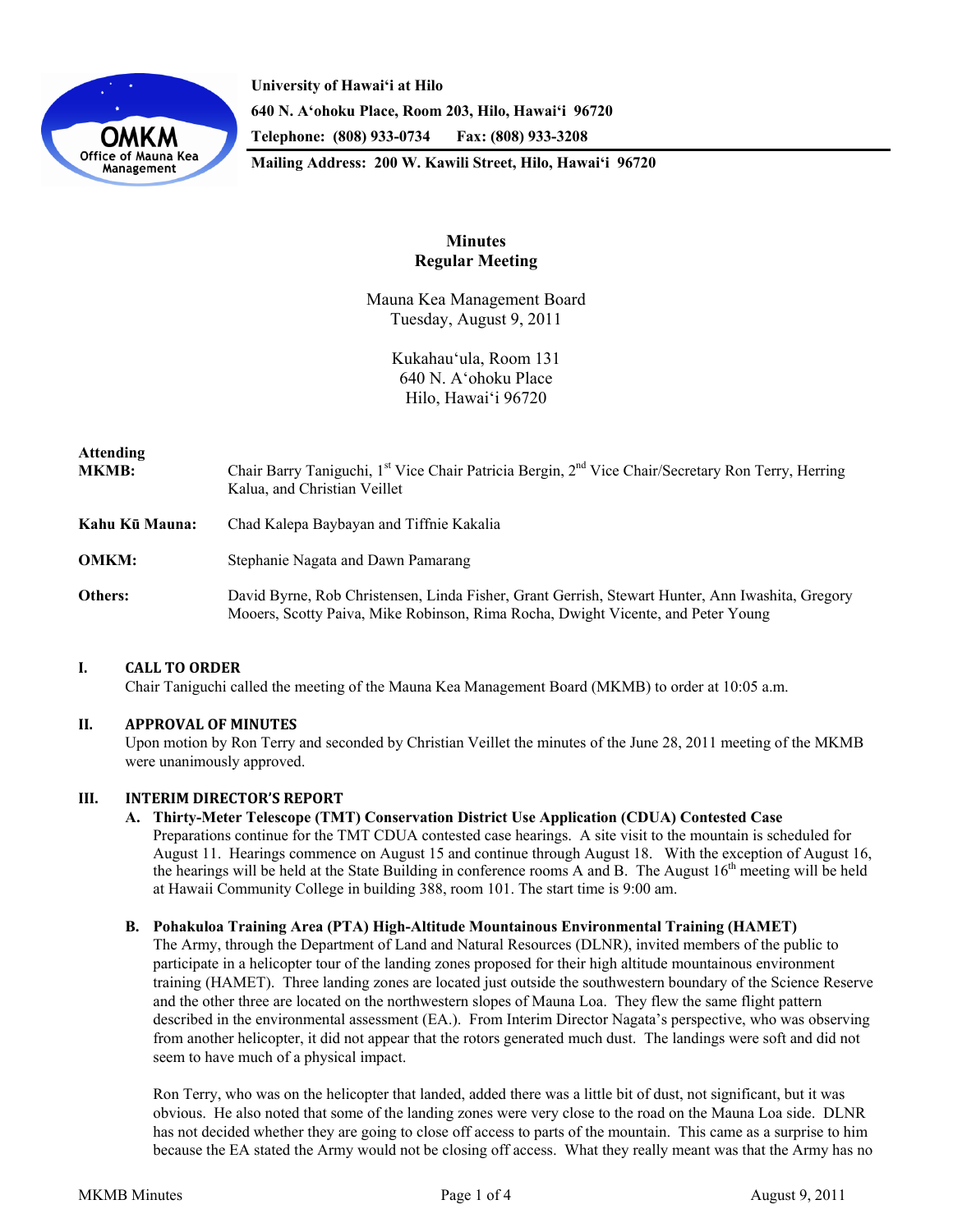intention to close off the access and, further, they did not have the authority close off the access. DLNR stated they did not decide yet what to do about closing off access. This is a major concern for him.

Chad Kalepa Baybayan also participated in the helicopter tour and added he did not see any major concerns on the Mauna Kea. On the Mauna Loa side there are some concerns because of it being close to the road.

## **C. Fireweed Control**

At the July 6<sup>th</sup> Environment Committee meeting members of the Big Island Invasive Species Committee (BIISC) were invited to discuss fireweed control. Because fireweed readily disperses and is fairly widespread, especially along the Saddle Road and at Hale Pohaku, herbicide control is the most reasonable option for controlling it. The rangers have been removing it along the summit access road, including the summit region. The committee also felt it would be good to communicate with the Department of Transportation to get them to comply with its environmental assessment and spray herbicide along the Saddle Road.

## **D. Asia-Pacific Economic Cooperation (APEC) – Chinese Media Familiarization Astronomy Tour**

On July 14<sup>th</sup> the Office of Mauna Kea Management (OMKM) assisted the Lt. Governor's office with coordinating a familiarization tour of Mauna Kea for a group of Chinese print and film media. The tour began with an orientation at ʻImiloa before heading to Hale Pohaku. Following lunch they were given an overview of the management of the mountain, astronomy on Mauna Kea and the TMT project. They were given a tour of Canada-France-Hawaii Telescope by Director Christian Veillet and a tour of Gemini by Doug Simons.

## **E. Hale Pohaku Roofing Project**

Mauna Kea Support Services is re-roofing all the mid-level facilities except for the construction cabins. The project will take about 4- 5 months to complete.

## **F. Tropical Alpine Ecosystem Symposium**

OMKM is working with Dr. Jim Juvik of the UH Hilo Geography Department on the development of an international symposium on tropical alpine ecosystems. It is being planned for August 2012. Preliminary thoughts are that there will be about 30 presenters who are studying alpine and tropical alpine ecosystems, as well as managers of these types of ecosystems. It will be the first of its kind. The purpose is to begin networking with experts in the field to tackle some of the common challenges in managing and protecting these ecosystems. OMKM and the Moore Foundation are co-funding this symposium.

#### **G. Vacant Positions Recruitment**

Advertisements for both the Natural Resources & Environmental Program Manager and the Cultural Coordinator positions have been published in the newspapers and online on the UH website. The closing date to apply is August 18. Interviews will be scheduled for the end of August and beginning of September.

# **IV. KAHU KŪ MAUNA COUNCIL (KKMC)**

The next meeting of the Council is scheduled for Wednesday, August 10.

# **V. Committee Reports**

### **A. Environment Committee**

Dr. Terry reported the committee met with BIISC and Jim Leary on July 6<sup>th</sup> regarding fireweed control. He called the Federal Highway Administration about controlling fireweed on the Saddle Road. Federal Highways contacted the Hawaii Department of Transportation (DOT) and Herring Kalua at DOT, and action was taken. BIISC is also working on an invasive species control program for us.

The next meeting is scheduled for August 24 to discuss geographic information system (GIS) mapping needs and processes.

# **VI. NEW BUSINESS**

# **A. Baseline Botanical Survey – Dr. Grant Gerrish**

Dr. Grant Gerrish gave an info briefing of his baseline botanical study of the UH's managed lands on Mauna Kea. His survey is based on the recommendations made in the Natural Resources Management Plan. Dr. Gerrish, along with seven field technicians and a lichen crew of four are doing the survey work.

Study Areas and Survey Priorities:

- a. Astronomy Precinct + 500 meter buffers: High intensity survey
- b. Hale Pohaku: High intensity survey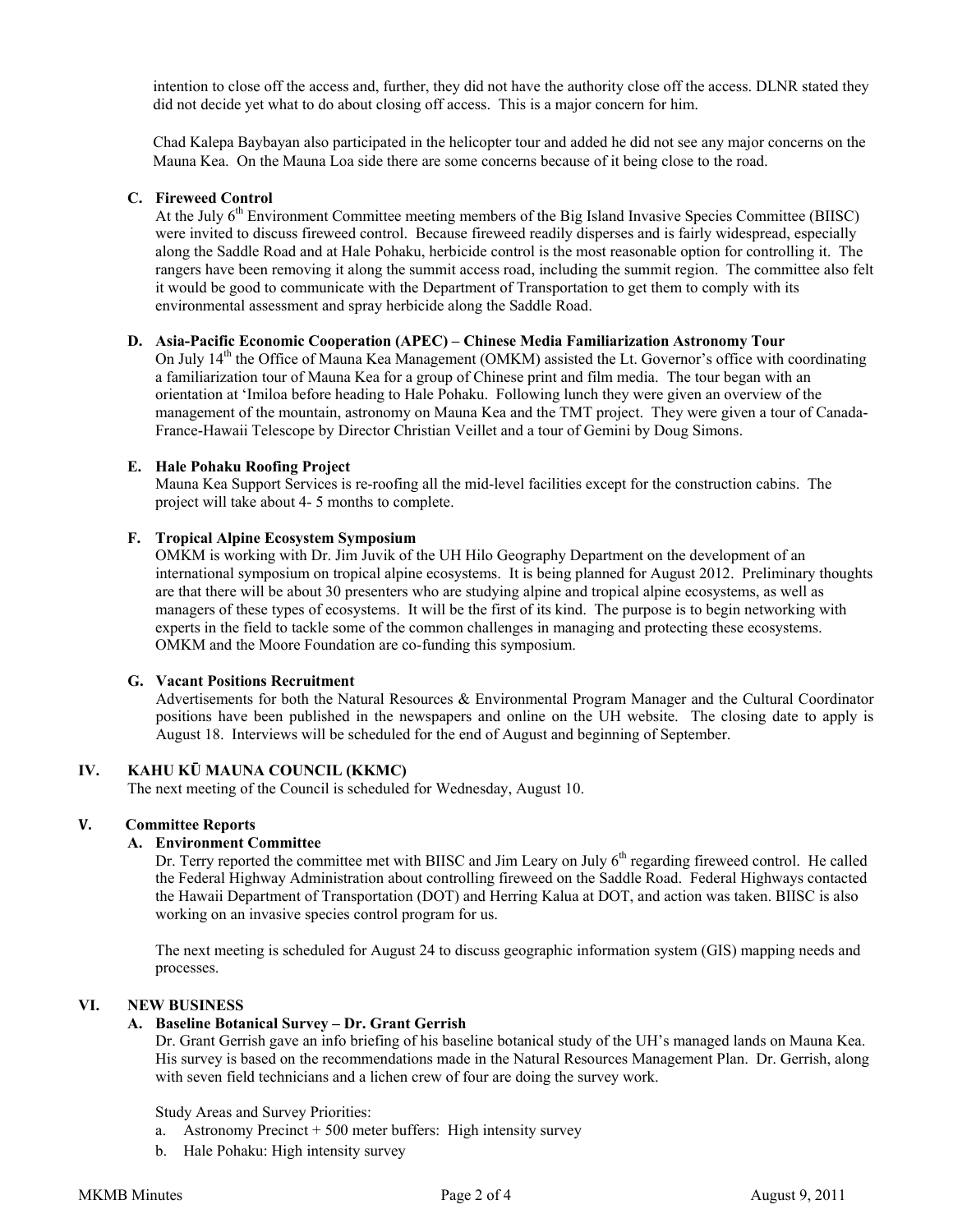- c. Access Road + 400 meter buffers: Medium intensity survey
- d. Natural/Cultural Preservation Area: Reconnaissance survey

Representative findings include native plants and introduced plants such as fireweed. The next phase is to establish a monitoring system.

## **B. Aina Mauna Legacy Program – Mike Robinson**

Mike Robinson, Land Manager with the Department of Hawaiian Home Lands, along with Peter Young, consultant, gave a presentation on the progress of their Aina Mauna Legacy Program. The Aina Mauna Legacy Program was approved by the Hawaiian Homes Commission in December 2009. The two primary goals of this 56,000 acre contiguous parcel is to 1) develop an economically self-sustaining improvement and conservation program and 2) develop an outreach program to gain interest, participation and support. The program has three types of projects: 1) conservation, 2) income generating, and 3) homesteading. Mr. Robinson also gave an update on the Aina Mauna Fire Plan.

### **C. Smithsonian Astrophysical Observatory (SMA) Request**

## **Background**

On December 3, 2002, the Mauna Kea Management Board (MKMB) approved SMA's request to install one Hungarian-made Automated Telescope (HAT) instrument on the rooftop of its summit facility. OMKM recently received a request from SMA to install two new HAT instruments on the rooftop of its summit facility. In reviewing this project, it was discovered that two HATs were installed in December 2002, not just the one that was approved by the MKMB. There is nothing in the record that indicates approval to install two HATS.

## Project Summary

The HAT instruments are fully automated wide-field sky monitors that record the brightness of distance stars. HATs are used to discover plants around stars by measuring tiny decreases in a star's brightness when a planet passes in front of it. The two HATs that are on the SMA summit facility have contributed to the discovery of more than 30 transiting extra solar planets. HATS work in pairs and are placed around the world and require a wide geographic dispersions to provide a continuous daily record of stellar variability without any daytime or nighttime gaps. The Hawaii HATS are paired with the HATs in Arizona. The installation of the two new HATs will increase the HATNet productivity by 200%. High precision of one percent accuracy in the measurement of light intensity is needed, thus exceptionally good astronomical sites such as Mauna Kea are essential to the project. Weather instruments are used in conjunction with the HATS to help increase the robustness of the HATNet.

#### HAT Instrument

- The HAT instrument is a 4" aperture, wide-angle Canon telephoto lens that can fit into someone's two palms.
- Similar to the first two HATs, the two new ones will be encased in an enclosure that is about 30" high, by 30" X 34".
- HAT enclosures will be painted the same color as the SMA hanger building.
- They will be placed on the roof of the SMA summit facility adjacent to the existing two HATs.
- The weather instruments include a Vaisala WXT510) weatherhead (approximately 5"  $X$  5"  $X$  5") and a cloud detector  $(3" X 3" X6")$ .

#### Impacts

- Neither the HATs nor the weather instruments will be visible from the ground.
- HATNet is fully robotic and does not require human interference, except for maintenance purposes.

# Kahu Kū Mauna Council

On July 13, 2011, the Council reviewed the proposal and did not find this project objectionable. They did, however, express their frustration over the piecemeal approach to the various projects proposed by SMA in the past. They would like to see all observatories, not just SMA, do a review of their operational needs for a given period of time, for example, three years, and identify to the extent possible anticipated projects that would require OMKM, KKMC and MKMB review. These plans would then be submitted to the Council for their review and comment. This would also provide feedback to the observatories on how best to proceed, thus assisting them with the execution of their projects.

# Mitigation Measures

- The HAT enclosures will be painted the same color as the summit hangar.
- Weather data will be posted on the internet and will be available to the public